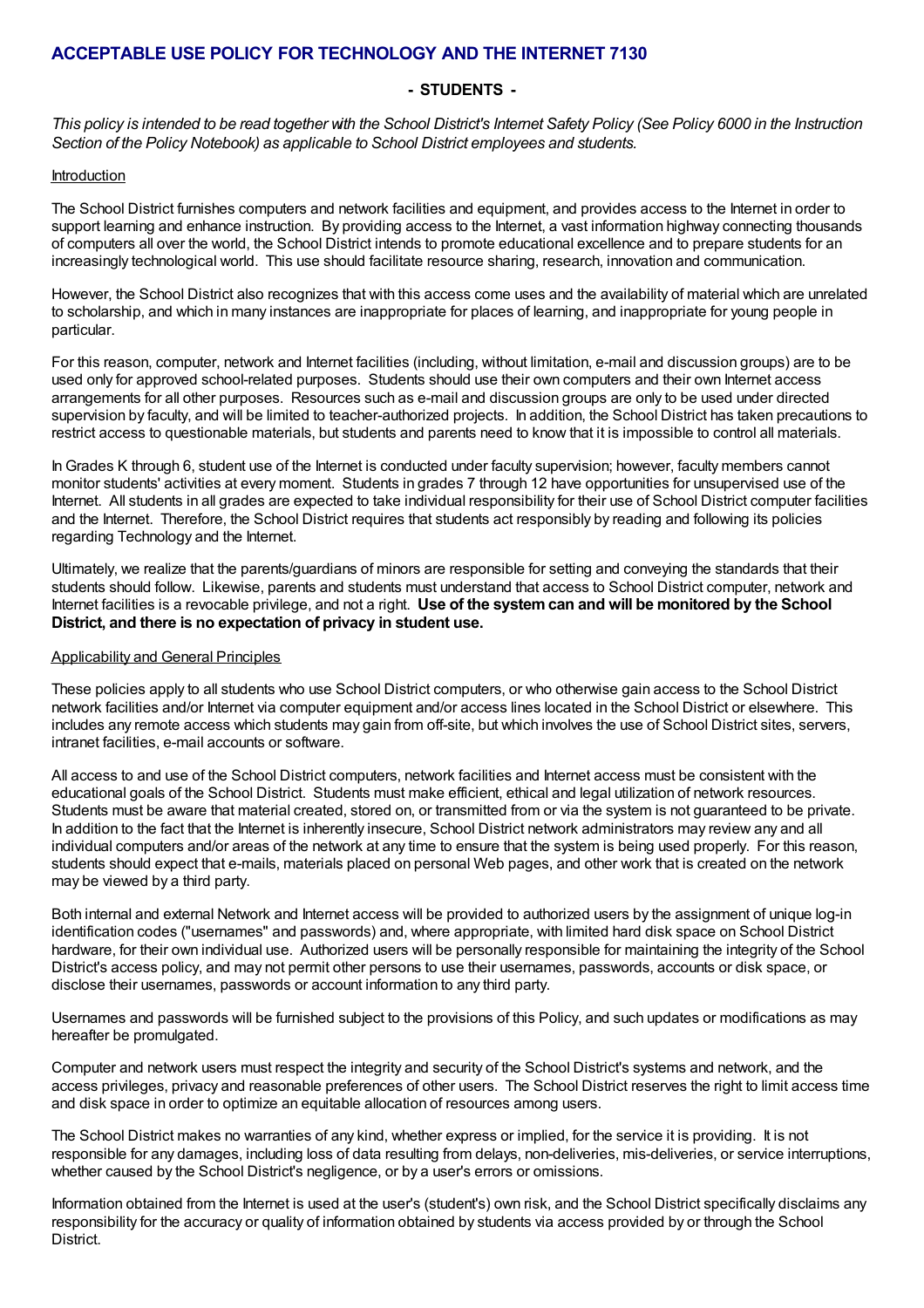The following policies are intentionally broad in scope and, therefore, may include references to resources, technology and uses not yet available.

# Rules of Conduct and Compliance

Students who violate this Acceptable Use Policy may have their access privileges suspended or revoked by the network administrator. In addition, because the School District's information networks and systems are used as part of the educational program, the School District's Code of Conduct also applies to network activities. This Acceptable Use Policy is an extension of the Code of Conduct, and the disciplinary penalties set out in the Code of Conduct will apply if the student acts in violation of this Acceptable Use Policy.

Except as otherwise indicated below, all policies and prohibitions regarding users of the network also apply to users of individual School District computers.

1. The network may not be used to download, copy, or store any software, shareware, or freeware. This prohibition specifically includes copyrighted still, video and audio media files. Moreover, only the Director of K-12 Curriculum and Instructional Technology or the Assistant Superintendent is authorized to consent to the terms of any software license.

2. Computer and network users may not add (or attempt to add) any hardware, software, shareware, freeware, or other applications to a School District computer or to the network without the prior written consent of the appropriate faculty member/administrator (in the case of an individual computer) or the network administrator (in the case of the network).

3. The School District's computers and network (including the use of such computers or the network to access the Internet) may not be used for any commercial purposes, and users may not buy or sell products or services through the system.

4. The School District's computers and network (including the use of such computers or the network to access the Internet) may not be used for advertising, political campaigning, or political lobbying.

5. The School District's computers and network (including the use of such computers or the network to access the Internet) may not be used for any activity, or to transmit any material, that violates United States, New York State or local laws. This includes, but is not limited to, fraudulent acts, violations of copyright laws, and any threat or act of intimidation or harassment against another person.

6. The School District is a place of tolerance and good manners. Use of the network or any School District computer facilities for hate mail, defamatory statements, statements intended to injure or humiliate others by disclosure of personal information (whether true or false), personal attacks on others, and statements expressing animus towards any person or group by reason of race, color, religion, national origin, gender, sexual orientation or disability is prohibited. Network users may not use vulgar, derogatory, or obscene language. Network users may not post anonymous messages or forge e-mail or other messages.

7. Computer and network users are strongly advised to use caution about revealing any information on the Internet, or storing such information on the School District's computers or the network, which would enable others to exploit them or their identities: this includes last names, home addresses, Social Security numbers, passwords, credit card numbers or financial institution account information, and photographs. Under no circumstances should a user reveal such information about another person without that person's express or prior consent.

8. Computer and network users may not log on to someone else's account, attempt to access another user's files, or permit anyone else to log on to their own accounts. Users may not try to gain unauthorized access ("hacking") to the files or computer systems of any other person or organization. However, students must be aware that any information stored on or communicated through the School District network may be susceptible to "hacking" by a third party, and such information may be reviewed by the School District at any time, with or without prior notice.

9. Computer and network users may not access Web sites, newsgroups, or chat areas that contain material that is obscene or that promotes illegal acts. If a user accidentally accesses this type of information, he or she should immediately notify a teacher, librarian, and/or network administrator. Likewise, use of the network to access, process or store pornographic material (whether visual or written), or material which contains dangerous recipes, formulas or instructions, is prohibited.

10. The attention of all computer and network users is specifically directed to the School District's separate Internet Safety Policy, which applies to all users of School District computer and network facilities, and which is incorporated herein by reference. Any attempt to bypass, defeat or circumvent the Internet Safety Policy Technology Prevention Measures, which are designed to prevent access to visual depictions that are obscene, involve child pornography, or are harmful to minors is punishable as a violation of this Acceptable Use Policy. In addition, evidence of use of any computer or the network to access, store or disseminate child pornography will be referred to law enforcement authorities for investigation and prosecution as may be appropriate.

11. Computer and network users may not access chat rooms or social networking websites unless they are supervised by a teacher and have been given explicit approval to do so.

12. Computer and network users may not engage in "spamming" (sending irrelevant or inappropriate electronic communications individually or en masse) or participate in broadcast electronic communications (such as chain letters or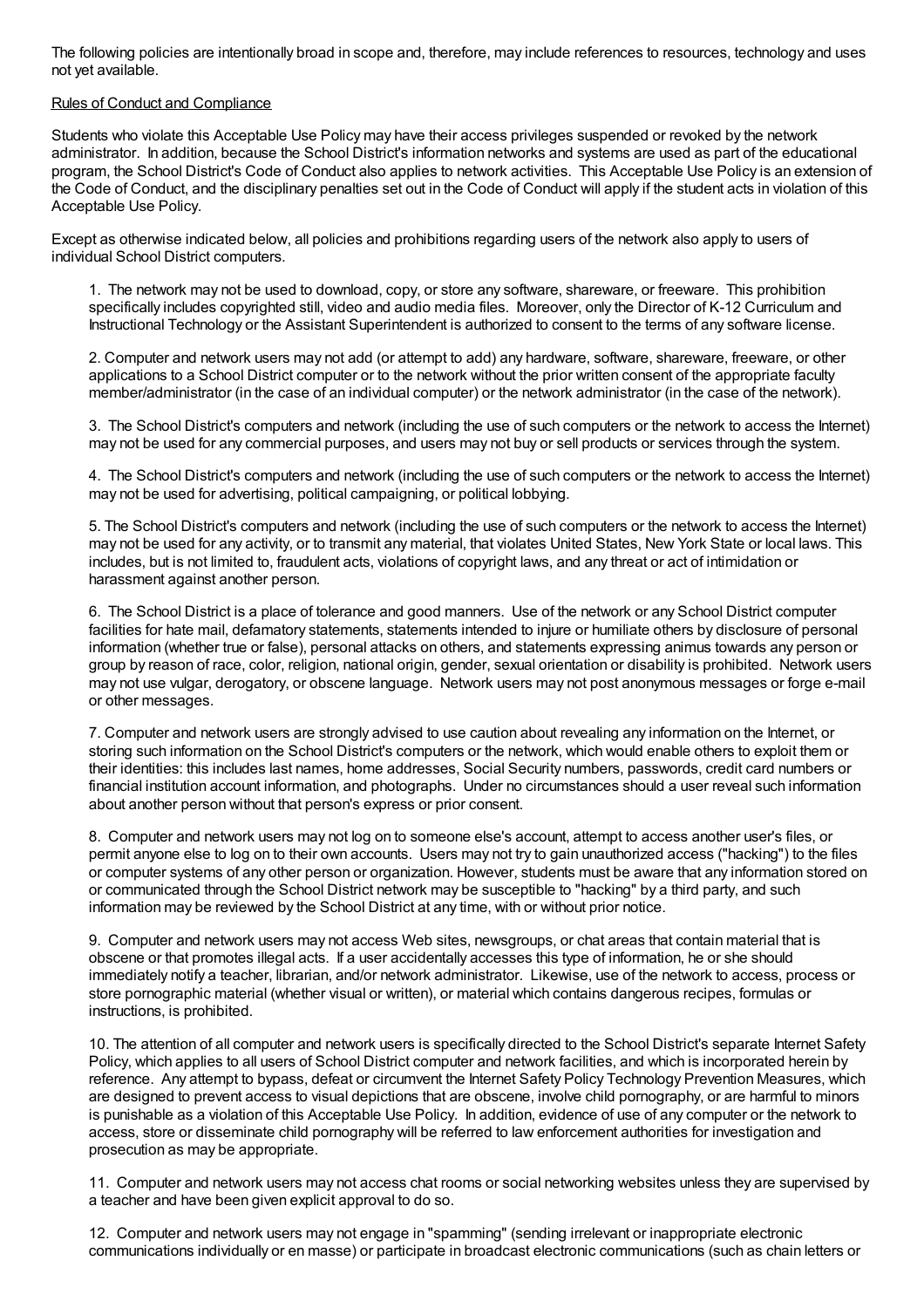other mass communications) unless they are supervised by a teacher and have been given explicit approval to do so.

13. Computer and network users who maliciously access, alter, delete, damage or destroy any computer system, computer network, computer program, or data may be subject to criminal prosecution as well as to disciplinary action by the School District. This prohibition includes, but is not limited to, changing or deleting another user's account; changing the password of another user; using an unauthorized account; damaging any files; altering the system; using the system to make money illegally; destroying, modifying, vandalizing, defacing or abusing hardware, software, furniture or any School District property. Users may not develop programs that harass other users or infiltrate a computer or computer system and/or damage the software components of a computer or computer system (e.g., create viruses, worms) is prohibited.

14. Computer and network users may not intentionally disrupt information network traffic or crash the network and connected systems; they must not degrade or disrupt equipment or system performance. They must not download or save excessively large files without the express approval of the network administrator. Use of School District printers and paper must be reasonable and must be for appropriate school business.

15. As is the case with all student work, computer and network users may not plagiarize, which is a serious academic offense. Plagiarism is "taking ideas or writings from another person and offering them as your own." Credit must always be given to the person who created the article or the idea. A student who, by cutting and pasting, or otherwise reproducing someone else's content, leads readers to believe that what they are reading is the student's original work when it is not, is guilty of plagiarism.

16. Computer and network users must comply with the "fair use" provisions of the United States copyright laws. "Fair use" in this context means that the copyrighted materials of others may be used only for scholarly purposes, and that the use must be limited to brief excerpts. The School District's library professionals can assist students with fair use issues.

17. Computer and network users may not take data, equipment, software or supplies (paper, toner cartridges, disks, etc.) for their own personal use. Such taking will be treated as theft.

18. Computer and network users must behave properly in any computer lab setting. Normal rules of classroom decorum and compliance with instructions from faculty and administrators will apply.

19. The School District assumes no responsibility for student, faculty or staff websites created and hosted outside of the District network.

# Violations and Consequences

Consequences of violations include but are not limited to:

- Suspension or revocation of information network access;
- Suspension or revocation of network privileges;
- Suspension or revocation of computer access;
- Suspension from school:
- Expulsion from school;
- Criminal prosecution.

In addition, the School District may seek monetary compensation for damages in appropriate cases. Repeated or severe violations will result in more serious penalties than one-time or minor infractions.

This Acceptable Use Policy is subject to change. The School District reserves the right to restrict or terminate information network access at any time for any reason. The School District further reserves the right to monitor network activity as it sees fit in order to maintain the integrity of the network and to monitor acceptable use. School and District-wide administrators will make final determination as to what constitutes unacceptable use.

Disciplinary penalties involving possible suspension or expulsion from school will be determined in accordance with the School District's Code of Conduct. However, suspension or revocation of access privileges will be determined by school and Districtwide administrators acting in consultation with the Instructional Technology Coordinator.

Policy Presented at April 28, 2009 and May 12, 2009 Board of Education Meetings

Public Hearing at May 26, 2009 Board of Education Meeting

Revised Policy Adopted at June 9, 2009 Board of Education Meeting

Revised Policy Presented at April 23, 2013 Board of Education Meeting

Public Hearing at May 14, 2013 Board of Education Meeting

Policy Adopted at May 28, 2013 Board of Education Meeting